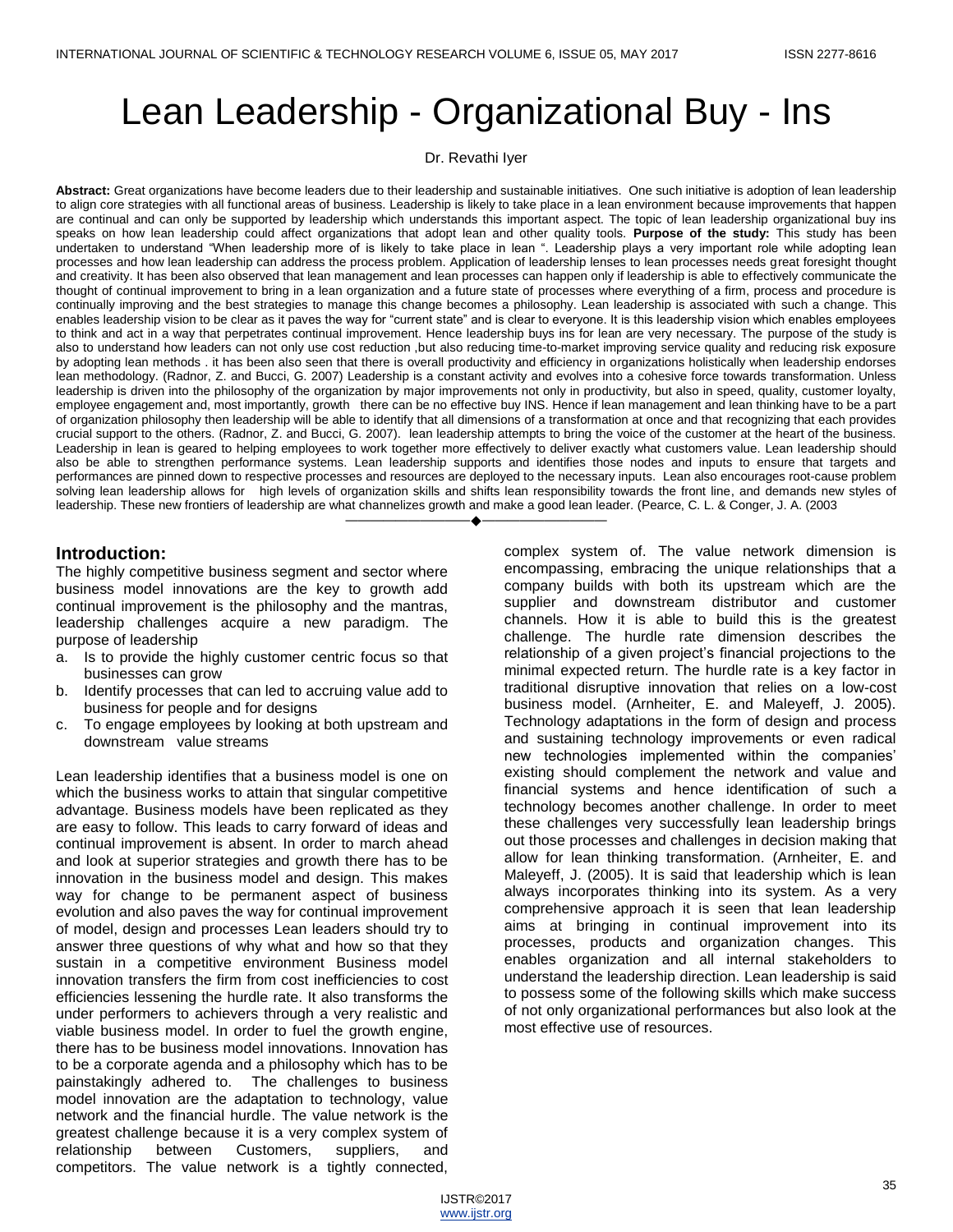

Lean leadership enables employees to think lean never look at delegation but look out in front and work with hands on issues. This means that employees together with leadership have to involve themselves in all work. Another leadership in lean is that leaders change metrics and set stretch goals. The most important aspect that leadership practices is that they create an environment where people failing in their work is quite normal and accepted and it is this failure that makes employees to set right their mistakes themselves and move forward with lean thinking. This environment can be created only when employees feel participatory in owning processes and have and share workplace dynamics. (Liker and Convis, 2011) In order buy lean in leadership an organization has to uses its resource to bring in quality advantages is called the resource based theory .The two tools of lean manufacturing and management make use of very important resources of a firm and bring in high-level of quality and use resources in the most resourceful manner. Leadership has to identify the resources and tap in all necessary resources capital manpower and materials including the very important resource management to ensure that there is coordination of quality tools and processes are directed towards cost advantages and efficiencies. The use of resources in a very timely and good manner leads to good leadership and direction. the resource based theory can be successful only there are success buy ins from leadership which not only identifies strategies and processes for bringing quality which can then generate profits but identification of these resources is not only a difficult task because of the complexity of resources and management of these resources. (Achanga, P., Shehab, E., Roy, R. & Nelder, G. 2006) The leadership direction which is given is said to be the intellectual capital which not only has to allocate resources of the firm but also ensuring that processes are carried out in a very beneficial manner.

#### **Literature review:**

Lean methodology and technology requires leaders who have a high risk appetite and are not averse to trying out new procurement and production processes in their business especially in the energy sector as managers are not familiar with methods of lean manufacturing in energy deployment. There are so many variables that go into the

lean Manufacturing techniques that lack of familiarity and training on the same may lead to very bad results. Hence leaders are unwilling to look into these techniques especially in the energy sector. (Frazier, 2007, pp. 24--45) Buy-ins into lean manufacturing is possible only if there are some dedicated processes and personnel who have handled lean techniques. Without support of these lean can never be successful. (Power, 2001).



Lean and it associate processes are two very highly resourceful insights on how total quality management can be brought into practice in a business. These two tools use the resources of a business to bring in cost efficiencies and cost advantages to a firm. In order to achieve and sustain in a hyper cyclical competitive environment and get the upper hand there are certain very important conditions that have to be undertaken by the business. Womack and Jones (1996) say that there are five principles on which lean works and these have to be implemented in a sequence. They said that leaders following lean should identify those that create value and those which do not create value from the perspective of the customer. Lean leadership also identifies those steps that collaborate design, production techniques and orders that enable a product to be produced encompassing the value stream thereby identifying those wasteful processes which arise and do not add value to further process upstream. Lean leadership identifies those energized flows to occur simultaneously interwoven into production design with taking detours, bringing in very little wait time or resulting in waste and scrap. The lean leadership enables production sources to identify customer needs and just in time processes which work on continual improvement as" successive layers of waste are found removed, eliminated and then totally avoided" (Womack and Jones (1996). Spear and Bowen (1999) define lean leadership as that crucial directive process where every person is identified as a person of lean and every process as process of lean and best specification "content, sequence, timing and output". The leadership so ordained looks at the continual relationship between customer and supplier as the most important aspect. Leadership in lean recognizes that the path to build relationship which is direct and simple and at the lowest level possible. Achanga et al. (2006) state that for firs which are planning to slant and align towards lean, leadership should have very strong traits of very successful project management capabilities. Majority of leadership identifies only short term gains and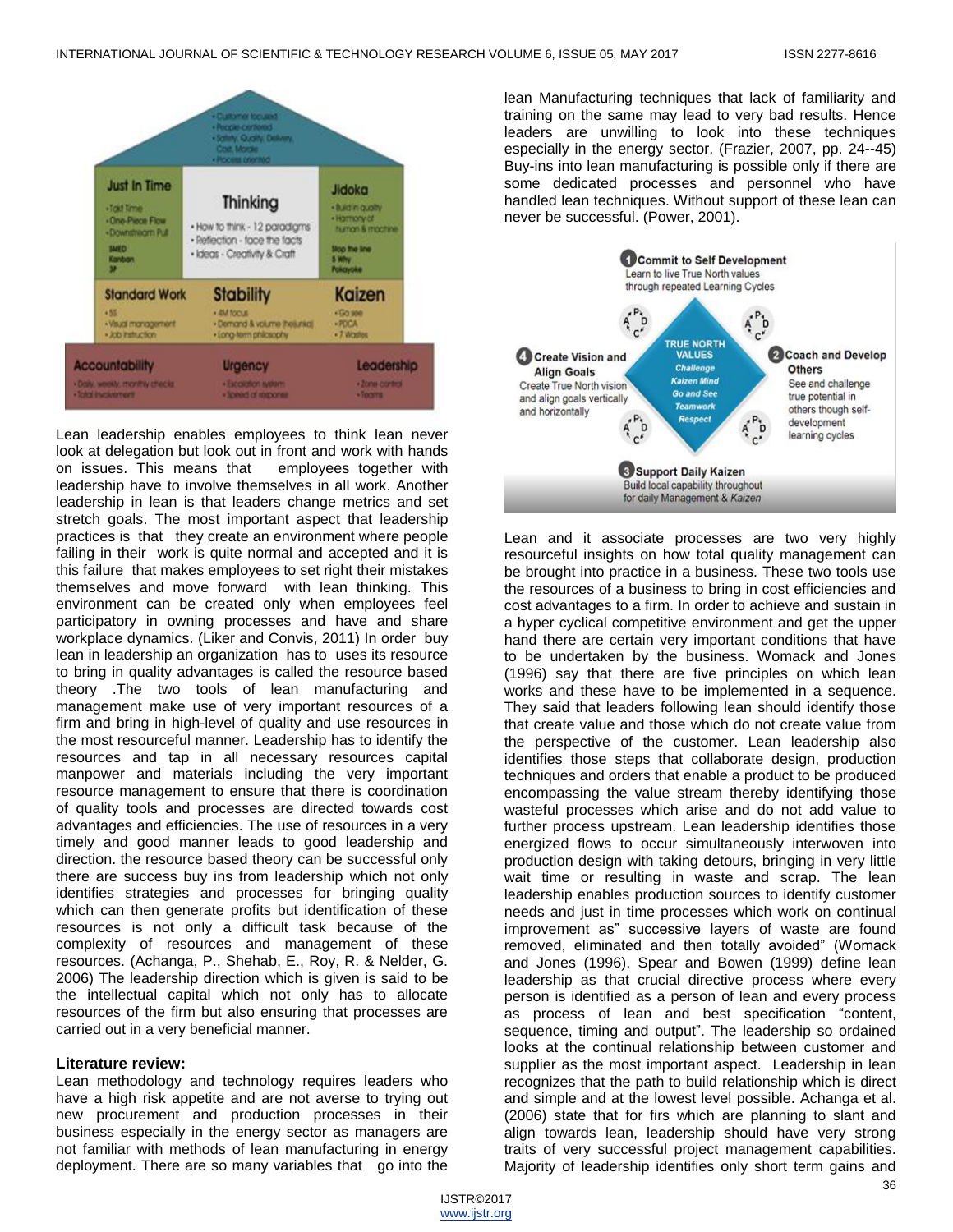successful initiatives .These short term gains as concluded by the authors is not based on strategies but market capabilities and if lean methodology is adopted the long term initiatives and growth rates could be visualized and capitalized .A leadership that is supported by lean implementation looks at the vision and initiatives of management towards continual improvement, learning and education opportunities for all involved and the necessary support to leadership to promote and improve lean initiatives . Here the key performance indicators as defined by lean leadership bring out totally different perspectives. Lean leadership and shared leadership in lean is cohesively called Authentic leadership. Pearce and Conger (2003) "a dynamic, interactive influence process among individuals in groups for which the objective is to lead one another to the achievement of group or organizational goals or both. This influence process often involves peer, or lateral, and at other times involves upward or downward hierarchical influence". This is a very important value in lean leadership which is dynamic with inputs, processes and goals of the team. Carson et al. (2007) suggest that a purpose which is shared support from society and voice will definitely bring out great exerts in lean leadership. One of the most important ways in which the advantage of lean leadership can be realized by companies is by addressing the needs of the customers and bringing out the products according to the demand specifications of the customers. While trying to redress this very important concern a firm has to take care of three dimensions which are cost, quality of goods supplied and delivery schedules. In order to meet these very important dimensions, firms have to continually strive and bring improvement in business processes. Business process realization primarily results when an ideal use of available resources along with the requisite capability are efficiently used. In order that resources and capabilities are fine-tuned, effective and efficient management in the form of lean methods should not only identify the inherent capabilities but in continuous availability of resources. (Emiliani, 1998) The way a firm uses its resource to bring in quality advantages is called the resource based theory .The two tools of lean manufacturing and management make use of very important resources of a firm and bring in high-level of quality and use resources in the most resourceful manner. Leadership has to identify the resources and tap in all necessary resources capital manpower and materials including the very important resource management to ensure that there is coordination of quality tools and processes are directed towards cost advantages and efficiencies. The use of resources in a very timely and good manner leads to good leadership and direction. the resource based theory can be successful only there are success buy ins from leadership which not only identifies strategies and processes for bringing quality which can then generate profits but identification of these resources is not only a difficult task because of the complexity of resources and management of these resources.(Emiliani, 1998) The leadership direction which is given is said to be the intellectual capital which not only has to allocate resources of the firm but also ensuring that processes are carried out in a very beneficial manner. The fact that leadership has to associate with Lean manufacturing along with the resource based needs of an organization makes this a challenge. Leadership can promote lean if

- 1. Leadership understands the concept of lean
- 2. There is sufficient literature that provides an insight of how to manage lean
- 3. Pursue improvement opportunities within the value stream they are involved in. However, even employees who have been extensively trained in the tools of Lean may feel like they lack the support or the resources to make those improvements.
- 4. To truly realize the value of Lean in an organization requires clear leadership, a defined plan, coordination of resources, and robust support systems through strategic planning initiatives.
- 5. Lean Leadership is both a commitment to support the systems that allow the tools to work effectively and to the people who will create the change
- 6. Resources based theory says that if leadership understands that resources can be used to channelize the processes very optimally through six sigma and lean then the structural capital becomes intellectual capital
- 7. Lean methodology and leadership enables to build a value stream that can booth identify changes and mange changes and invest on people who have the ability to initiate and manage. It is very clearly seen that lean leadership identifies the internal resources and skills that an enterprise has and matches it with the opportunities and risk of the external environment. (Grant, R.M, p.114-133].

Resources could both be internal and external. The use of internal resources brings in quality and less defects and controls cost. Managers have the onerous responsibility of studying customer orders and resource availability and then matching these two ensure that customer orders are met in the best manner. Hence resources and capabilities of the system are very important in lean methodology. Leadership which enables the best use of resource through direction of lean methodology makes it a strategy leading to elimination of waste and continual improvement of processes and resource functionality considerations in formulating its strategy. A lean leader aligns a generic strategy to pick out a specific strategy to use resources According to Penrose, "it is never resources themselves that are the 'inputs' in the production process, but only the services that the resources can render. The resources which are given by services are defined by the way it is used and when put to different uses molds itself differently. This is identified by lean leadership and so resources are used optimally. these permutations and combination of resources which are intelligently used is brought about by lean leadership. [Penrose, E 1995, p. 24- 25]. Lean leaders have been successfully being able to use the resource based theory as:

- 1. Leaders are themselves quite efficient in understanding how lean can be used strategically as manpower has to be trained on the same. This will lead to efficient resource use.
- 2. These concepts are quite inclusive and can be easily understood when implemented on a trial basis. This is quite expensive both in terms of resources, finances and manpower. Leadership is reluctant to waste valuable time and money on testing the same.
- 3. lean methodology ably supported by lean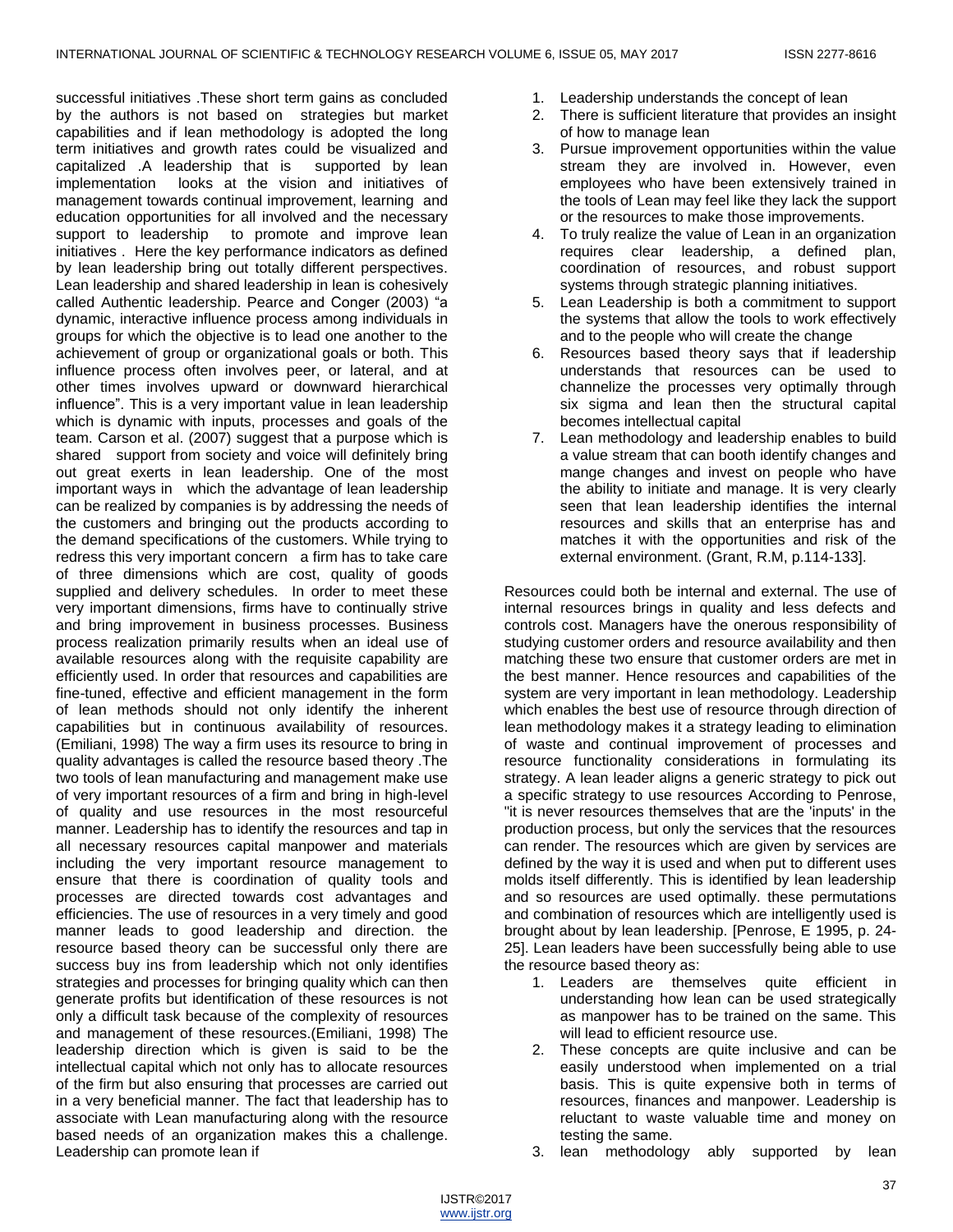leadership looks at competiveness which is based on explicit resources based inputs and the use of specific capabilities that can convert these resources into competing strengths. These then become those competitive strengths that are sustainable. In order to cash in on these capabilities, it is very important that resources and capabilities are continuously improved so that they can meet the needs of improvement and changing designs. This is done by lean leadership. It is for this that changes have to be introduced continuously and in a phased manner s that the theory of resource based capability can be suitably shaped to lean methods.

- 4. For change to be sustained leadership has to accept the fact that change management through technology is one of the best ways to bring in change. To weave and collaborate the tools of technology with change is the gap that needs to be filled by leadership.
- 5. The resource based theory does speak on how intelligent use of resources by minimizing inventory and cost of holding can lead to great advantages. This can be created only by the competitive environment has to be decided by leadership. If not intelligently used, it could have led to wastes Leadership has to absorb this wastage. hence buy ins from leadership is the only way to accept these tools. (Carson, J. B., Tesluk, P.E. & Marrone, J. A. 2007),

| <b>Lean Leadership Behaviour</b>                                                                                                                                                                                                                                                  | <b>Lean Leadership Actions</b>                                                                                                                                                                                                                                                                                                                                                                                                                                                                                                                     |
|-----------------------------------------------------------------------------------------------------------------------------------------------------------------------------------------------------------------------------------------------------------------------------------|----------------------------------------------------------------------------------------------------------------------------------------------------------------------------------------------------------------------------------------------------------------------------------------------------------------------------------------------------------------------------------------------------------------------------------------------------------------------------------------------------------------------------------------------------|
| . Teach and engage teams<br>• Respect people<br>Be process focused<br>• Support and recognize<br>• Guide and lead understanding of<br>objectives<br>• Commit to standards<br>. Understand long term vision and<br>principles<br>• Support the change process<br>• Lead by example | • Continuously ask for improvements<br>• Challenge the status guo<br>• Control status towards objectives<br>• Ask what went wrong - not who made<br>the mistake<br>• Ask 5 x why<br>· Always practice Go-Look-See<br>• Be effective and consistent in<br>communicating<br>. Do what you preach - Walk the Talk<br>. Don't accept deviation from agreed<br>standards - react immediately<br>. Take the right containment actions and<br>control their effectiveness<br>. Inspire people and motivate creativity<br>• Praise and recognize good work |

# **Discussion:**

Leadership at all levels is very strategic and it cannot be denied that successful leaders are those who not only show the path but also share vision. Lean techniques are quite a new concept in manufacturing and lean leadership is even more new. The challenges associated with lean leadership buy ins depend upon the personality traits of the leader along with the tradeoffs that the leader may think of while trying to implement lean. Lean leadership is only direction paving but also shared and authentic leadership that enables not only the leader but also the followers to understand the key performance indicators in a succinct way and try to become productive based on these skills and indicators .( Pearce and Conger 2003) Is lean leadership the right way to lead? Can the Toyota way be imbibed by organization worldwide? Will cultural differences and organization behavior control the way lean methods can be used? Will lean leadership insist on quality management tools or should these be overriding differences in

organization philosophy. There have been quite a lot of leadership debates how leaders can manage firms in the wake of erupting and disruptive innovations and still continue to work on traditions founded by tried and tested methods of leadership (Avolio et al. 2009) The central concept of lean leadership is team building and team working. Team leadership especially the lean way is very much needed in a multicultural workforce and multifunctional teams where constant and continual improvement is task performance is needed. It is also seen that wherever a person who can take the lead for such process improvements and performance improvements by active participation and full utilization of employee capabilities is a lean leader and exhibits shared leadership. The Lean Leader leads a very different way. He is not a manager or a supervisor in the traditional way; he is old command and control dictator. Leadership is successful only if it is evolved out of a long term philosophy which pervades through the top to the bottom involving all. Lean methods need to be used as an organizational philosophy whereby changes can be adapted easily and organizations can translate itself to a learning organization and investments in continuous improvement would be possible. The right process will produce the right result. Firms have to initiate the right process to bring in advantages of lean methodology and lean systems to its leadership process. This has led to strategic initiatives being launched at the right time with least resistance. Lean leadership brings into tangible efforts value add by developing the periphery of people and partners. The lean way is a set of learning instructions that supports personal and professional improvements of employees in a continual basis. This allows support to be given in an evolving environment. Firms which adapt lean leadership have skewed out a onepiece problem identification methodology which can signal problems immediately and sensor solutions to the same. This is the buy in from lean leadership. (Carson, J. B., Tesluk, P.E. & Marrone, J. A. 2007) Learning in an organization happens only when root problems are solved continuously. Lean leadership has identified that it is a learning organization. Firms which follow lean understand that the root cause of all problems is at the basic process itself and so it has to prevent them from occurring. Putting very important identification nodes and superior processes prevent problems from occurring. Lean leadership believes that Tough analysis, reflection, and communication of lessons learned are central to improvement as is the discipline to standardize the best-known practices. (Liker and Convis, 2011) Though lean leadership is closely associated with accepting the Toyota way there could be stiff resistance from employees who neither understand the Toyota way nor the implications of lean leadership. But, the leadership which looks at continuous growth and inspiration will definitely lead to a change process very swiftly and seamlessly. Firms can transform themselves by looking at the Toyota way which is very successful. Leadership can provide inspiration, demonstrate the importance of stability in leadership and values that go beyond short-term profit, and suggest how the right combination of philosophy, process, people, and problem solving can create a learning enterprise. (Liker and Convis, 2011)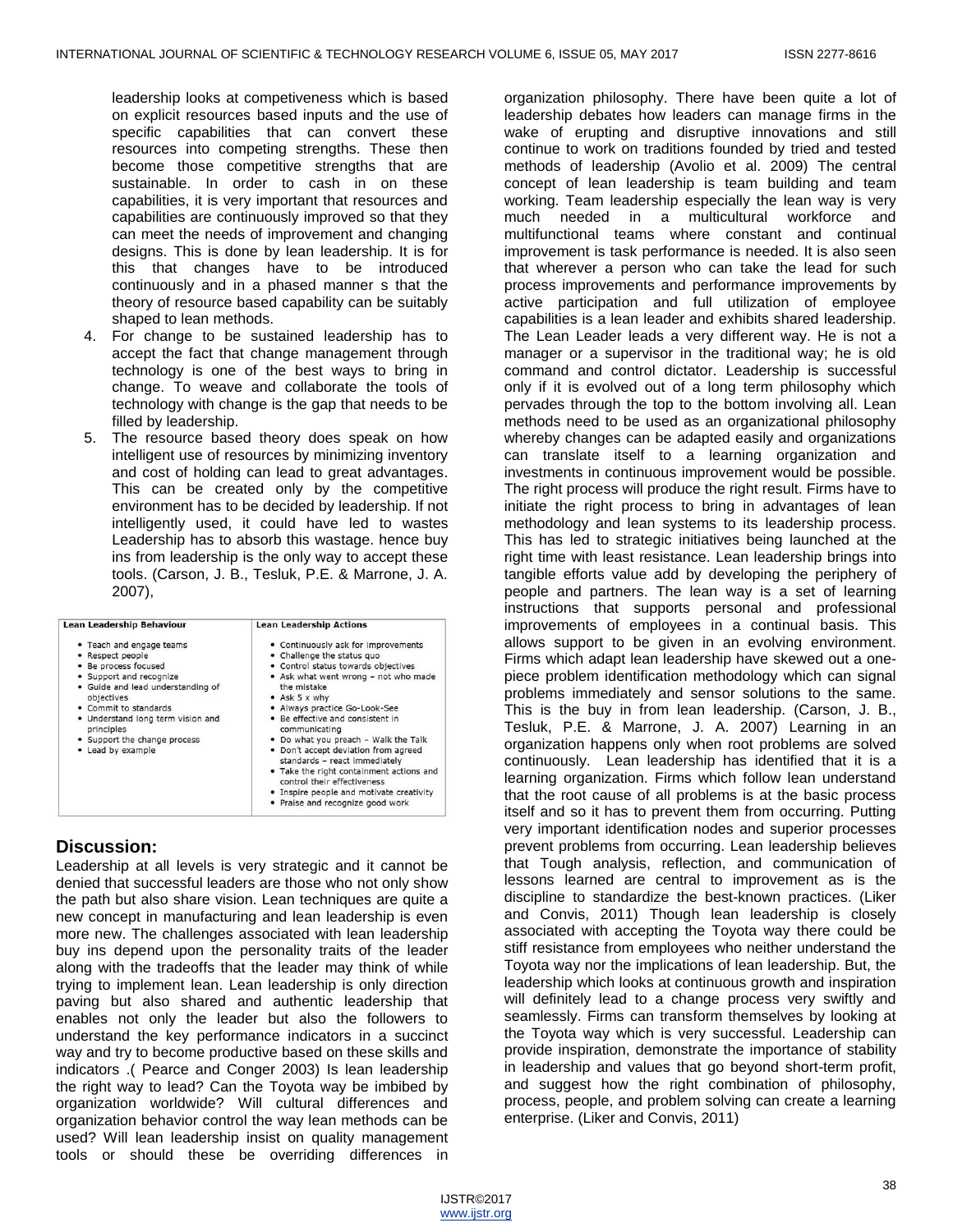

There are so many aspects of leadership that go into making the right tradeoffs and buy ins. Every firm that needs to survive must be sustainable in the long run using concepts of learning organizations. Lean leaders have to understand that lean methods of leadership will help in understanding the work. Learning organizations are the most pervasive and hence this philosophy triggers off to all levels of people also teaches that everyone should thin k the same. The concept of leader follower is translated into the servant leader where the leader along with the employees learns all the time. This will complete the process of a learning organization. Leadership in firms can exhibit lean thinking and leadership if they are able to make decisions slowly by Consensus and thoroughly looking at all alternatives and then implement this consensus decision quickly so that learning is complete Lean does not mean one shot effort at reducing cost. It is the reduction of cost through continuous improvement to quality and processes. The cost savings is seen and realized because all kinds of waste are totally avoided and eliminated through leadership buy ins and efficiency is promoted by adhering to standards of performance. (Arnheiter and Maleyeff, 2005) Lean management is associated with giving people instruments for bringing in improvement and also educating them on how to use these for continual improvement. This means that they are given those avenues for improvement and challenges using their creativity. Layoffs are seen to be an organizational source to cut cost and inefficiencies. By adopting lean techniques, organization's way of working improves and resistances to lean techniques are totally avoided. Lean leadership and lean organizations which are going to adopt lean methods must necessarily look at collaboration and partnering with internal stakeholders and the same has to be communicated very clearly to all. The maturity of management is very clearly exhibited when lean methods are adopted for improvements and efficiency. Leadership in lean exhibits this message very clearly and succinctly. Every employee is educated in lean philosophy which says that there are dual costs involved in bringing in efficiency. The initial cost of efficiency is much lesser than the cost involved for identifying inefficiency and removing it. If efficiency was made a work habit, then there are no costs involved only performance improvement. (Womack Jones &Ross, 1990) since inefficiency is eliminated, there is a workforce who is highly skilled and talented. Lean

leadership's most important adaptation is agile methods production and technology, management of performance of both people and processes, tracking of waste and the continual improvement mindset and culture.( Hines, Holweg and Rich, 2004). Self-introspection that are done by workers to evaluate their own inefficiencies leads them to set the inefficiency by themselves and this in turn leads to self-improvement which is one of the most important philosophies of lean .When employees are introduced to evaluate their inefficiencies through their own selves they do things differently and this leads to improvement. All lean instruments and philosophy does not mean laying off workers or cutting the size of the workforce, instead it means eliminating wasteful processes and inefficiencies by teaching workers to follow lean methods. When people become skilled they ease out inefficiencies and start working at a pace that will definitely lead to hiring very few people. Lean methods aims at organizational improvement of in totality and so this leads to increments in work quality. Lean working and methodology enable employees to be focused on productive methods to increase their performance abilities performance management, make way for very good feedback loops and formal reward systems get institutionalized, this is called the culture of lean. Hence employees who feel that lean culture is not needed and are resistance to any lean methods need to learn from leadership that the culture of lean is improvement and continual improvement and that there is no state that workers can be happy about .elimination of inefficiency and waste can happen only when workers understand that lean is managing waste and so leadership in lean should bring out both these important aspects of lean and total quality management .( Carson, J. B., Tesluk, P.E. & Marrone, J. A. 2007) Leadership in lean can be realized only if the lean leader is technically competent. It is very important for the leader to understand the skill and tactics of lean strategies. Lean strategies generally revolve around technical competencies and hence leadership must only equip itself to the necessary tactics and skills but also ensure that leader understands why these skills are very important. Only then can the leader lead by example. Lean leadership can be effective only if competencies in technical skills are exhibited. Lean techniques of just in time can be suitably interwoven into operations and strategic control systems only if the leader has the necessary knowledge on the same. A leader who practices lean must be on the work floor during most of the times. It is said that lean leaders are more like floor managers rather than decision makers. Their presence on the work floor makes way for employees to understand that this is the right way for problem solving the leader in lean is not micro managing but understanding the pulse of the organization. as rightly said lean Leadership is, "neither a long-distance event nor is it a spectator sport". It is on the spot management. (Emiliani, M. L. 1998), Lean leadership is managing not only the self but also others through self-learning and self-teaching. This learning and teaching happen at all levels of the firm hence the leadership is not the leader alone but a follower and the traits are that of a student and a teacher. normally the role of teaching is delegated in regular leadership but in lean leadership it becomes an integral part of development and augmentation. A lean leader has to portray himself as an excellent role model. Lean leaders who practice the 5S's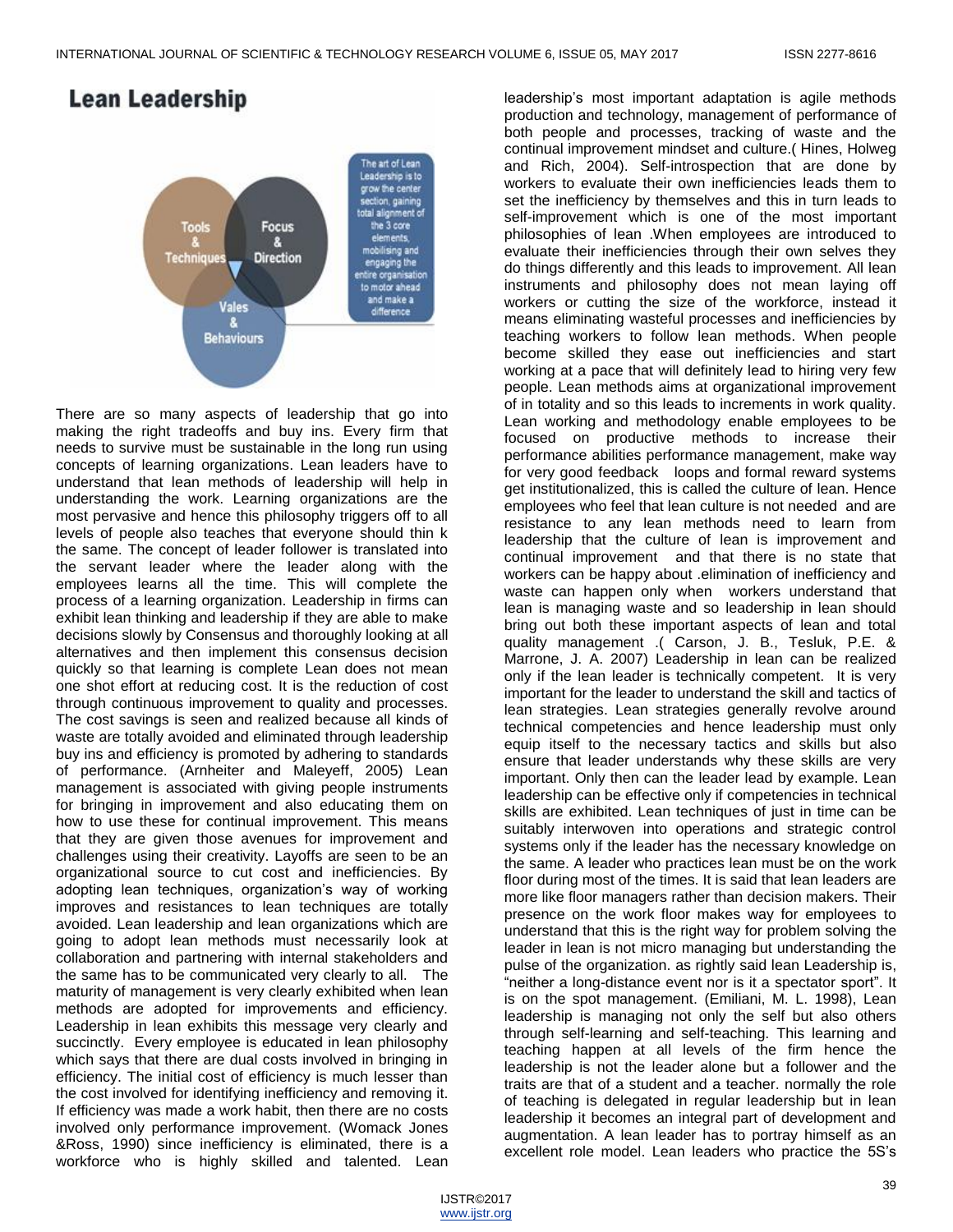can ensure that the office and factory adhere to the 5S's. In order to garner support for any initiative leaders generally walk along employee lines. This is a trait in leaders and hence lean leaders eschew this trait in the most harmonious manner. If a lean leader does not practice this, then it becomes ordinary leadership and not lean. Leadership has to be taught by the lean leader. This is what sustains the strengths of personal and personality relationships. In order to sustain the gains of leadership the resources should be aligned must be motivated towards leading and teaching leadership. (Emiliani, M. L. 1998) It is very much desired that everyone should try to be a leader who practices lean methods. Since the motto of lean leadership and lean management is continual improvement, lean should be perceived by everyone. Changes are a definition of growth and continual improvement and hence while change is happening, leadership in the form of lean should imbibe changes in the best possible manner and assimilate it to the different quarters whereby it becomes mutually beneficial to all. . If an organization wishes to change, it needs the skill of leadership to properly execute the changes. (Liker, J. and Convis, G. L. 2011

## **Conclusion:**

Lean leadership is a very easily sustainable process where managers and followers look at mutually inclusive practices of growth. the leadership footprint has to be left back on those places where lean can make visible and viable changes and where it is the pervasive. Leadership momentum automatically adds to the direction and force of change. The expanded footprint concept of lean leadership enables leaders and followers to accept that improvements are very important and have to be accepted by all. Lean leaders are a must in every organization which wants to grow and evolve with vision, innovation and creativity. In order to ensure that lean leadership is pervasive organization wise, the leader has to be very competent, good teachers, led by example, and portray that changes are necessary for growth. Lean leadership is challenging in the sense that it has to be accepted that problems are a recurring feature of any business and hiding problems only increase their magnitude, instead problems should be spoken about and treated like any other activity. Lean teaches you to change perspective from the 5 who's to the 5 whys. Lean leaders never cook up solutions; they first look at the situation and then ask why. This is the greatest buy in and happens in lean leadership This enables them to look at the work and the problem and associate the responsibility to the person who works rather than blaming a person for wrong doing. This is the greatest buy in of lean leadership. This engages and empowers the employees as they learn to handle problems in the right way without trying to find out the who. This puts the question of the why and then changes and improvements happen. With the tremendously changing global scenario in all kinds of work disruptive innovation is the hall mark of great leadership. Innovation balanced with leadership enables the sustenance of leadership. Lean leadership allows for a balanced approach to growth and at every stage of growth there are checks and balances in the form of the PDCA and the DMAIC cycles Organization which are led by leaders who are lean in their approach have always tilted themselves to total quality adherence and standards. the

watchword of quality ids lean and leadership is oriented towards popularizing this philosophy.

## **Relevance:**

Leadership more of is likely to take place in lean when everyone understands the concept of lean and thus is set as an example by leadership. Understanding lean and practicing lean are two different things. Understanding lean prepares employees and supervisors to acclimatize themselves to high levels of responsibility taking and continual learning while practicing lean refers to adapting to high levels of customer centric behavior modes. In the present day scenario where firms have to look at innovative decision making models and try to do things faster than the speed of lightning it is indeed ironical that the Toyota production system has stood the test of time just because of its philosophy on lean methods. The Toyota Production System (TPS) which is based on lean principle extend beyond manufacturing processes as it involves continuous improvement focus on customer and high levels of quality deliverables though waste and defect reduction techniques. The use of a very tight integrated upstream and downstream quality processes as part of a lean value chain. Any technical and service process is focused on customer deliverables and hence the TPS which aims are perfect quality deliverables is what makes lean methods work truly well. The management principles of TPS that can be applied beyond manufacturing to any technical or service process by integrating the triad of people, processes, and technology that can be applied as a systems approach to manage service quality deliverables .( Liker, J. and Convis, G. L. 2011) The TPS is considered to be a way where organizations get the value add by developing people and partnering with them. The TPS way includes a set of tools that are designed to support people continuously improving and continuously developing. TPS is one of the greatest insights into lean leadership learning and methodology. It ascribes to the fact that when basic and founding problems are solved organizational learning takes place. Organizations which are modeled on service attributes are learning continuously as they are able to identify those processes and capabilities which cause the problems, learn from mistakes and then eliminate the problem altogether. (Liker and Convis, 2011) A service organization that looks at accepting the Toyota way may not be possible with the cultural implications that could bring in resistance and conflict from people...But, the leadership which looks at continuous growth and inspiration will definitely lead to a change process very swiftly and seamlessly. Leadership can provide inspiration, demonstrate the importance of stability in leadership and values that go beyond short-term profit, and suggest how the right combination of philosophy, process, people, and problem solving can create a learning enterprise. (Liker and Convis, 2011) A service organization looks at continuous improvement in its service deliverables. The application of TPS allows the firm to understand the following

- 1. Are the changes leading to new standardized processes that are the basis for further waste reduction?
- 2. Are the people in the service organization aligned towards the central objective and are engaged in continuous improvement of service delivery